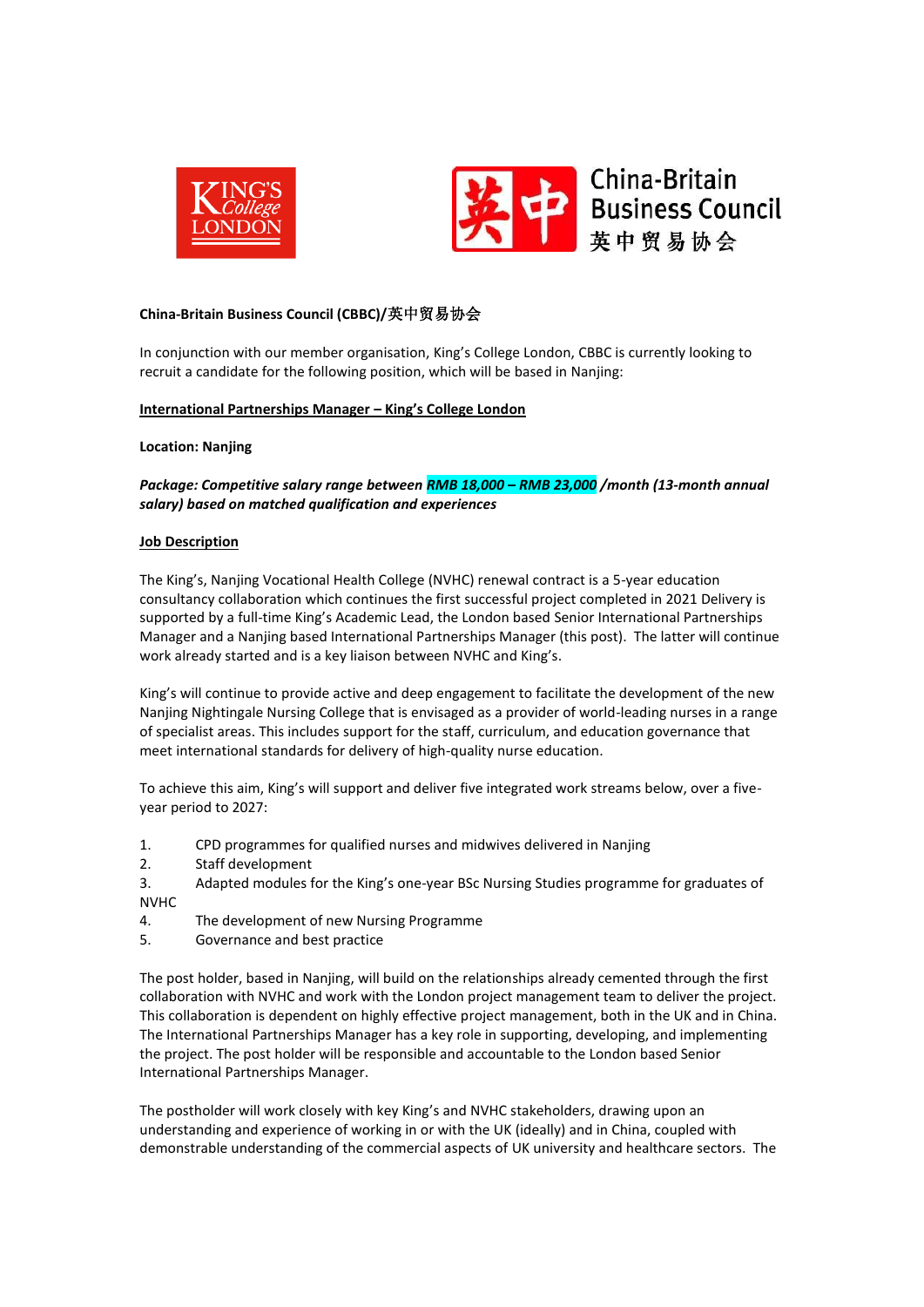postholder will work primarily from serviced office space in Nanjing and will work at NVHC on a regular basis.

## **Key Responsibilities:**

## **Project Management**

- Work collaboratively with the London based project management office (PMO) to plan, manage, report, and deliver the project in line with contractual deadlines
- Maintain and update project documentation, including but not limited to, the daily log, risk register, issues register, checkpoint reports and monthly status reports
- Manage and update financial documentation and controls related to the project including but not limited to fee invoices, project contingency, fee uplifts and annual recharges
- Work with the Academic lead to ensure the Quality cycle is undertaken and reported against agreed product descriptions.

# **Client Management**

- Liaise with NVHC in person, on behalf of King's and nurture and develop the client (NVHC) relationship through an annual plan, to ensure smooth continuation of the project
- Develop regular weekly meetings with the client to update and maintain progress on the project
- Ensure clear and concise verbal and written communication between King's and NVHC in English and Mandarin
- Develop an annual information cycle for applicants for the King's BSc (Hons) Nursing Studies and be the point of contact for queries.

## **Internal Liaison and Communication**

- Collaborate with the London based PMO to provide reports, and updates at meetings of the project management office, the project team, the UK project board, and the Joint project board
- Work with the London based PMO to develop effective communication strategies as a single project team across 2 countries
- Develop a virtual working relationship with the King's NMPC Communications Manger to deliver the communications plan and other specified work e.g. the annual celebration booklet
- Develop effective communication with the academic and administrative communities of both King's and NVHC regarding project progress.

# **External Liaison and Communication**

- Engage government stakeholders and others involved in the project in China
- Provide a central point of contact for project related enquires in Nanjing.

## **Other**

- Work with King's China Business Development Consultant, based in Beijing to maintain up to date information about other project opportunities as part of continuing professional development
- Translate and interpret in English and Mandarin when required
- Support and be available to King's staff (including out of hours) while they are carrying out project delivery in Nanjing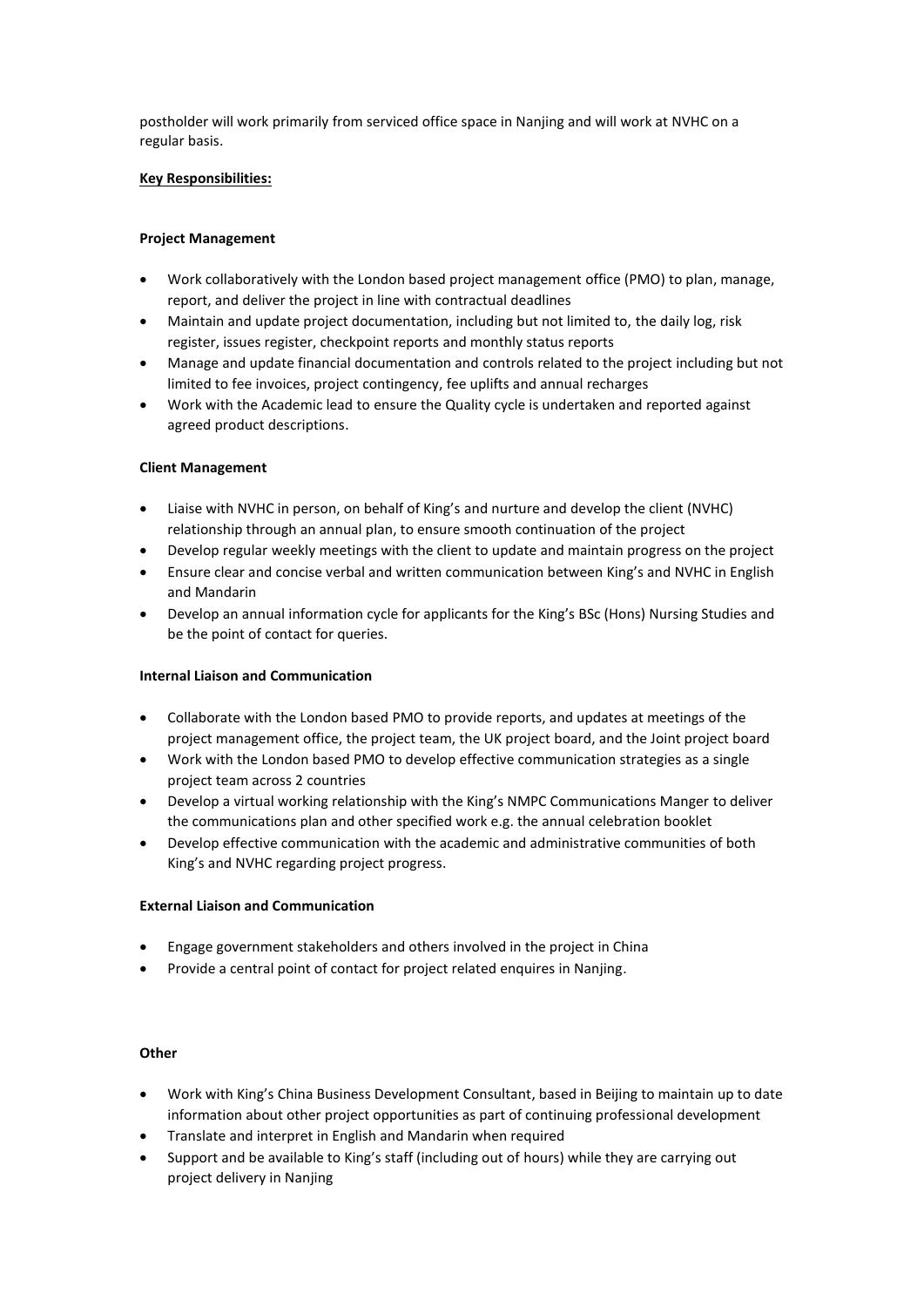• Collaborate with the London based PMO to arrange travel, itineraries and orientation for King's colleagues travelling to China.

The above list of responsibilities may not be exhaustive, and the post holder will be required to undertake such tasks and responsibilities as may reasonably be expected within the scope and grading of the post.

### **Skills, knowledge, and experience**

## **Essential criteria**

- 1. Undergraduate degree or equivalent experience
- 2. Fluent written and spoken English
- 3. Fluent written and spoken Mandarin
- 4. Excellent IT and presentation skills across the MS Office suite
- 5. Proven experience of communicating effectively across a range of stakeholders, situations, and teams
- 6. Proven experience of translating and interpreting in English and Mandarin
- 7. Thorough and organised approach, with high levels of attention to detail 8. Proven experience of project management skills and the ability to plan
	- effectively and deliver according to contractual deadlines
- 9. Collaborative, proactive and committed to diversity and inclusion

### **Desirable criteria**

- 1. Project management qualification, such as PRINCE2
- 2. Good understanding of the UK and UK Higher Education Sector
- 3. Knowledge of healthcare in the UK and China

### **Contract**

This post will be offered on a fixed term contract for 5 years. (CBBC probationary period- 6 months). This is a full-time post based in Nanjing.

The role holder will report administratively to CBBC's office managers in Nanjing, and functionally will report to and be supported by Senior International Partnerships Manager in London.

## **Benefits and conditions of employment**

CBBC offer competitive packages which include basic gross salary, social insurance, medical insurance, and generous leave entitlement.

# **The gross annual package for this position is RMB 234K– RMB 299K with annual pro rata leave entitlement of 22-days for Chinese nationals.**

Interested candidates are invited to send a letter explaining how your personality and experience meet our requirements and an indication of your current salary and expected salary together with detailed CV to the following email address**[: CBBCLPHR@cbbc.org.](mailto:CBBCLPHR@cbbc.org)** Please use **"Kings Nanjing – Candidate Name"** as the subject of the email**.** 

We regret that only short-listed candidates will be notified and that applicants who fail to provide a cover letter and use wrong subject of email will not be considered.

The closing date for applications is **4 th July 2022**.